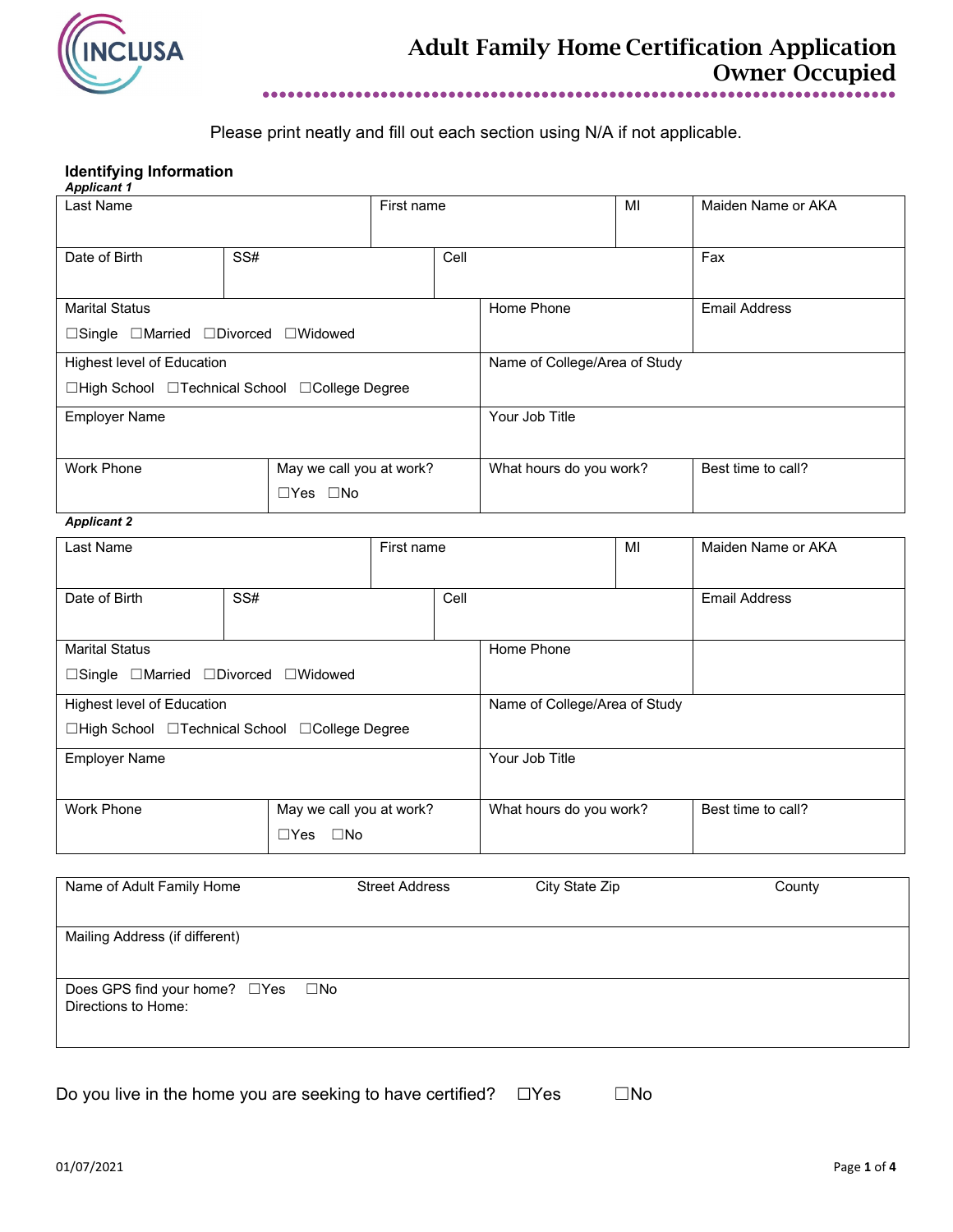# **Information about other household members** (If more space is needed, use additional paper)

## *Children*

|                     |               | <b>Sex</b>  |        | <b>Living in Home</b> |           |
|---------------------|---------------|-------------|--------|-----------------------|-----------|
| Name (oldest first) | Date of Birth | <b>Male</b> | Female | <b>Yes</b>            | <b>No</b> |
| . .                 |               |             |        |                       |           |
| <sup>n</sup>        |               |             |        |                       |           |
| ົ<br>ა.             |               |             |        |                       |           |
| 4.                  |               |             |        |                       |           |

### *Other Persons Living in or are Frequent Visitors of the Home*

| <b>Name</b> | Date of Birth |             | <b>Sex</b> | Relationship |
|-------------|---------------|-------------|------------|--------------|
|             |               | <b>Male</b> | Female     |              |
| . .         |               |             |            |              |
| Æ.,         |               | ─           |            |              |

| Does anyone in your home speak any language other than English?      | If yes, what other language(s)?                |  |  |
|----------------------------------------------------------------------|------------------------------------------------|--|--|
| American Sign Language? $\Box$ Yes $\Box$ No<br>$\Box$ Yes $\Box$ No |                                                |  |  |
| Do you allow smoking in the home? $\square$ Yes $\square$ No         | If so, is there a designated area for smoking? |  |  |
| Do household members smoke in the home? $\square$ Yes $\square$ No   | $\square$ No<br>$\Box$ Yes. Where?             |  |  |

# **Information about your home**

| <b>Location Description</b>                                                                          |              | Nearest Town:     |                                                                   |                                                            | address?     | How many years have you lived at this |       |
|------------------------------------------------------------------------------------------------------|--------------|-------------------|-------------------------------------------------------------------|------------------------------------------------------------|--------------|---------------------------------------|-------|
| $\Box$ City $\Box$ Rural $\Box$ Farm                                                                 |              |                   |                                                                   |                                                            |              |                                       |       |
| Do you own or Rent?                                                                                  |              | Previous Address: |                                                                   |                                                            |              |                                       |       |
| $\Box$ Rent<br>$\square$ Own                                                                         |              |                   |                                                                   |                                                            |              |                                       |       |
| Type of Home                                                                                         |              |                   |                                                                   |                                                            |              |                                       |       |
| □House: □1 story □2 stories □Other                                                                   |              |                   |                                                                   | Apartment: $\Box$ first floor $\Box$ second floor          |              | $\Box$ Mobile Home                    |       |
| How is water supplied to your home?                                                                  |              |                   |                                                                   | How many rooms in the home? (include bed, bath and laundry |              |                                       |       |
| □Public Water Supply □Private Well (testing required)                                                |              |                   |                                                                   | rooms)                                                     |              |                                       |       |
| Number of Bedrooms                                                                                   |              |                   | Number of Bathrooms                                               |                                                            |              |                                       |       |
| <b>First Floor</b>                                                                                   | Second Floor | Other             |                                                                   | <b>First Floor</b>                                         | Second Floor |                                       | Other |
|                                                                                                      |              |                   |                                                                   |                                                            |              |                                       |       |
| Is your home wheelchair accessible?                                                                  |              |                   | Describe any other special adaptations in your home (ramps, etc): |                                                            |              |                                       |       |
| $\Box$ Yes $\Box$ No                                                                                 |              |                   |                                                                   |                                                            |              |                                       |       |
| Do you allow<br>Are there pets in<br>members to                                                      |              |                   | Type of Pet<br><b>Expiration Date of Vaccination</b>              |                                                            |              |                                       |       |
| your home?<br>1.<br>have pets in your<br>home?<br>$\Box$ Yes $\Box$ No<br>2.<br>$\Box$ Yes $\Box$ No |              |                   |                                                                   |                                                            |              |                                       |       |
|                                                                                                      |              |                   |                                                                   |                                                            |              |                                       |       |
|                                                                                                      |              | 3.                |                                                                   |                                                            |              |                                       |       |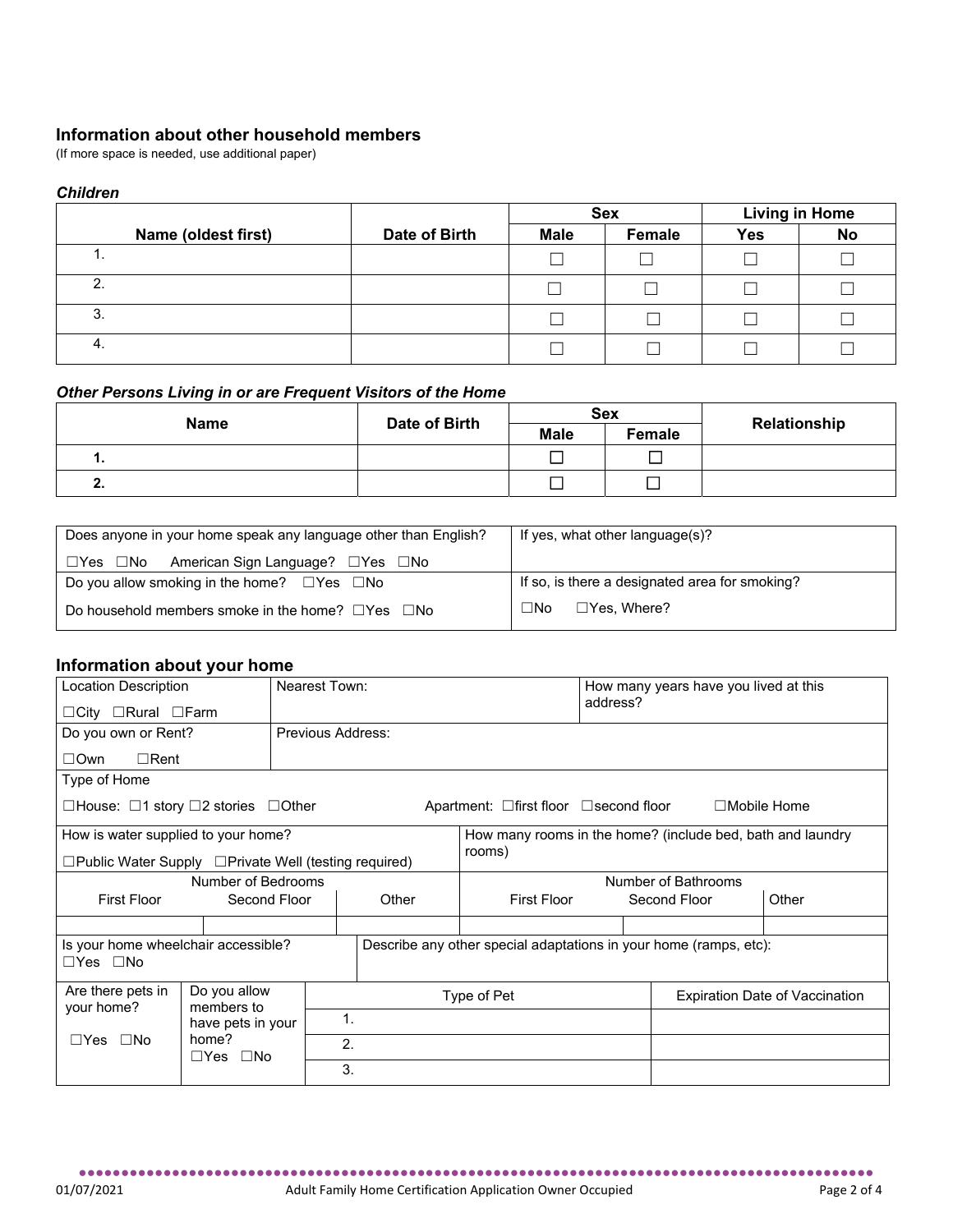# **Information about available transportation**

| Do you have reliable transportation available?                                                              | Is your Vehicle Handicap Accessible? |  |  |  |
|-------------------------------------------------------------------------------------------------------------|--------------------------------------|--|--|--|
| $\Box Y$ es $\Box$ No                                                                                       |                                      |  |  |  |
| List other persons in the household with a valid driver's license who are willing to provide transportation |                                      |  |  |  |
|                                                                                                             |                                      |  |  |  |
|                                                                                                             |                                      |  |  |  |

# **Experience/Training**

| Are you applying to provide care for a specific person? $\square$ Yes $\square$ No If Yes, relationship to person?                                                  |       |  |  |  |  |  |
|---------------------------------------------------------------------------------------------------------------------------------------------------------------------|-------|--|--|--|--|--|
| Have you provided care for adults in your home previously?                                                                                                          |       |  |  |  |  |  |
| Applicant 1: $\Box$ Yes $\Box$ No                                                                                                                                   | When? |  |  |  |  |  |
| Applicant 2: $\Box$ Yes $\Box$ No                                                                                                                                   | When? |  |  |  |  |  |
| If no, how did you learn about our program?                                                                                                                         |       |  |  |  |  |  |
| If you are currently licensed or certified by another entity other than Inclusa please list the entity and effective date:                                          |       |  |  |  |  |  |
| You will need to submit a copy of your current license or certificate with your application.                                                                        |       |  |  |  |  |  |
| Have you ever been denied licensure or certification of any kind to provide care and services, or has such licensure or certification<br>been revoked or suspended? |       |  |  |  |  |  |
| Applicant 1: □Yes □No                                                                                                                                               | When? |  |  |  |  |  |
| If yes, please identify the licensing or certifying agency and type of license or certificate:                                                                      |       |  |  |  |  |  |
| When?<br>Applicant 2: □Yes □No                                                                                                                                      |       |  |  |  |  |  |
| If yes, please identify the licensing or certifying agency and type of license or certificate:                                                                      |       |  |  |  |  |  |

# **Preferences**

| Do you want to be certified for one or two adults?                                         | Would you prefer to work with a specific Gender?       |  |  |
|--------------------------------------------------------------------------------------------|--------------------------------------------------------|--|--|
| Shared Room?<br>$\Box$ One $\Box$ Two                                                      | □Male □Female □No Preference                           |  |  |
| What age group would you prefer to work with?                                              | What populations would you prefer to provide care for? |  |  |
| $\Box$ 18-25 $\Box$ 25-65 65 & older $\Box$ No preference                                  | □Developmentally Disabled □Physically Disabled         |  |  |
|                                                                                            | ⊟Mental Health<br>$\square$ Elderly                    |  |  |
|                                                                                            | Other:                                                 |  |  |
| Are you interested in providing <b>short-term (respite)</b> care to an adult in your home? |                                                        |  |  |
| $\Box$ No $\Box$ Yes $\Box$ In an Open bed $\Box$ In an Additional Bed                     |                                                        |  |  |

## **References**

| Name:    |        | Relationship: |           |
|----------|--------|---------------|-----------|
| Address: | City:  | State:        | Zip Code: |
| Phone:   | Email: |               |           |
| Name:    |        | Relationship: |           |
| Address: | City:  | State:        | Zip Code: |
| Phone:   | Email: |               |           |
| Name:    |        | Relationship: |           |
| Address: | City:  | State:        | Zip Code: |